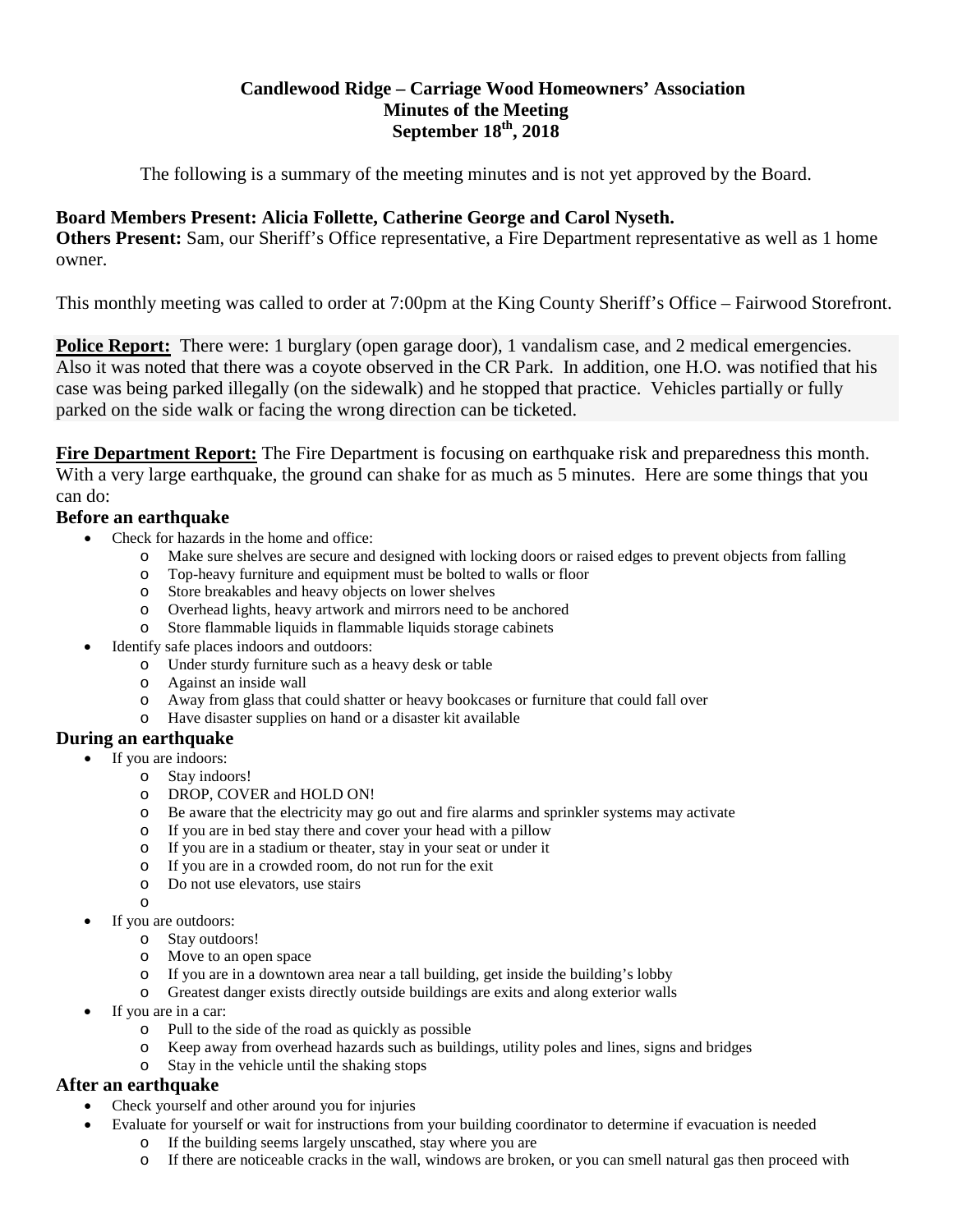evacuation protocols

- If you need to evacuate, collect all personal belongings to take with you. Look for persons who are injured, trapped or need help on your way out
- Be prepared for after shocks
- Report that you are out of the building and give information about people who need help (trapped, injured or mobility impaired)
- Turn on a battery-powered or vehicle radio for information if available
- If possible, do not use phone for local calls except emergencies for the first  $15 30$  minutes
- With a very large earthquake, the ground can shake for as much as 5 minutes. Here are some things that you can do:
- With a very large earthquake, the ground can shake for as much as 5 minutes. Here are some things that you can do:

With school starting be aware of rules about schools, school buses, pedestrians and bicyclists

**Approval of Last Month's Minutes:** The last month's minutes could not be approved as only 2 of the three BOD members present had attended last month's meeting.

**Homeowner Concerns:** The H.O. present did not have any issues.

# **Committee Reports:**

# **Common Areas Maintenance Report:**

There was no report this month

# **ACC Report:**

We accept ACR requests via e-mail when the form does not need paint chips. (All paint chips must be mailed or hand delivered.) It has been noted that paint requests have been received lately without paint chips as well as requests without ACR forms. All requests must be accompanied by ACR forms which must be signed, include a valid address and phone number and, if for paint or stain, must include paint chips or samples and note which paint is for what part of the house (body, trim, deck, gutters, door, …).

ACC requests for this month were: 1 roof 1 shed 1 window 6 paint requests (incllud4es 2 garage doors and 1 gutter)

# **Complaints Negotiations Report:**

No complaints this month.

**Treasurer's Report:** No problems, pretty good.

# **Legal and Insurance Report:**

No report this month.

## **Community Events Committee** No report this month.

# **Cul-de-Sac Committee**

No report this month.

# **Web Site:**

No report this month.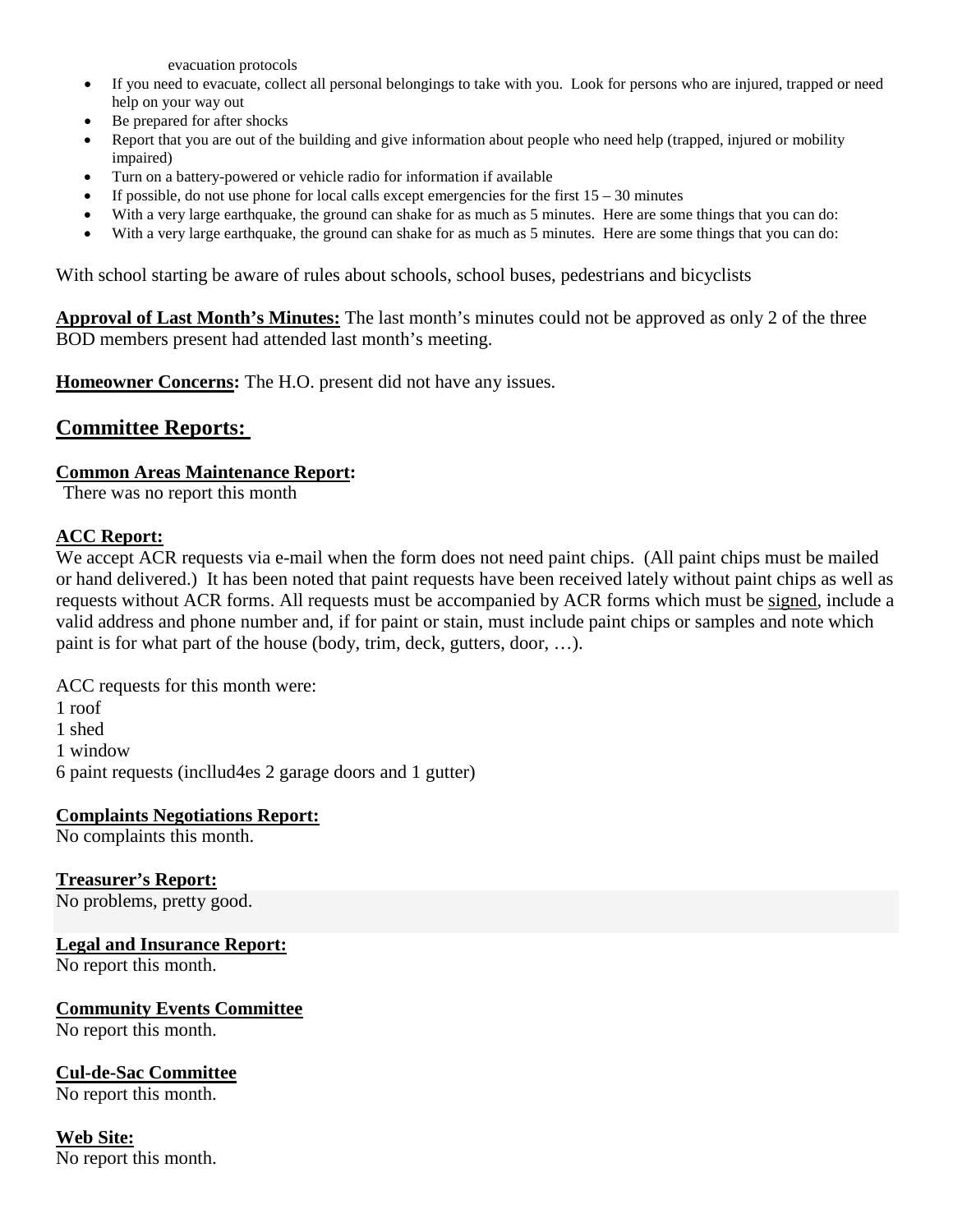## **Capital Improvement Committee:**

No report this month.

#### **Nominating Committee**

No report this month but still need two new Board members.

## **Old Business:**

The ACC guidelines have not been worked on yet.

#### **New Business:**

No new business

## **We need two volunteers to join the Board as one of our 2017 members was not able to continue and we were down by one already.**

If you would like to give us your email address in order to be added to our email announcements please send your info to **bookkeeper@crcwhoa.org**. No one will see your email and we will not give it to anyone.

#### **Executive session:**

None

Roles for the 2018 HOA Board Members

| George McGill                   | President / Common Areas Chair / Cul-de-sac Chair |
|---------------------------------|---------------------------------------------------|
| Catherine George                | Reporting Secretary / ACC Chair / Web Master      |
| Alicia Follette                 | Complaints / Treasurer                            |
| Carol Nyseth                    | Vice President                                    |
| <b>Holly Jensen</b>             | <b>Community Events Committee Chair</b>           |
| *Don Nelson                     | Legal and Insurance                               |
| * Volunteer, not a Board Member |                                                   |

**Special Topics:** Visit our Website and contact the HOA via Email at:

Web – [www.crcwhoa.org](http://www.crcwhoa.org/) Facebook - Candlewood Ridge/Carriagewood HOA Email – [president@crcwhoa.org](mailto:president@crcwhoa.org) [info@crcwhoa.org](mailto:info@crcwhoa.org) [architecture@crcwhoa.org](mailto:architecture@crcwhoa.org) If you would like to give us your email address in order to be added to our email announcements please send your info to [bookkeeper@crcwhoa.org.](mailto:bookkeeper@crcwhoa.org) Please visit us on Facebook also.

A motion was made to adjourn the main meeting at 7:37pm.

## **Next Board Meetings:**

- October  $16^{th}$ , 2018
- November  $20^{th}$ , 2018
- December  $18<sup>th</sup>$ , 2018
- January  $15<sup>th</sup>$ , 2019
- February  $19^{th}$ , 2019
- March  $19<sup>th</sup>$ , 2019
- April  $16^{th}$ , 2019
- $\rm{May}$   $21^{\rm{st}}$ , 2019